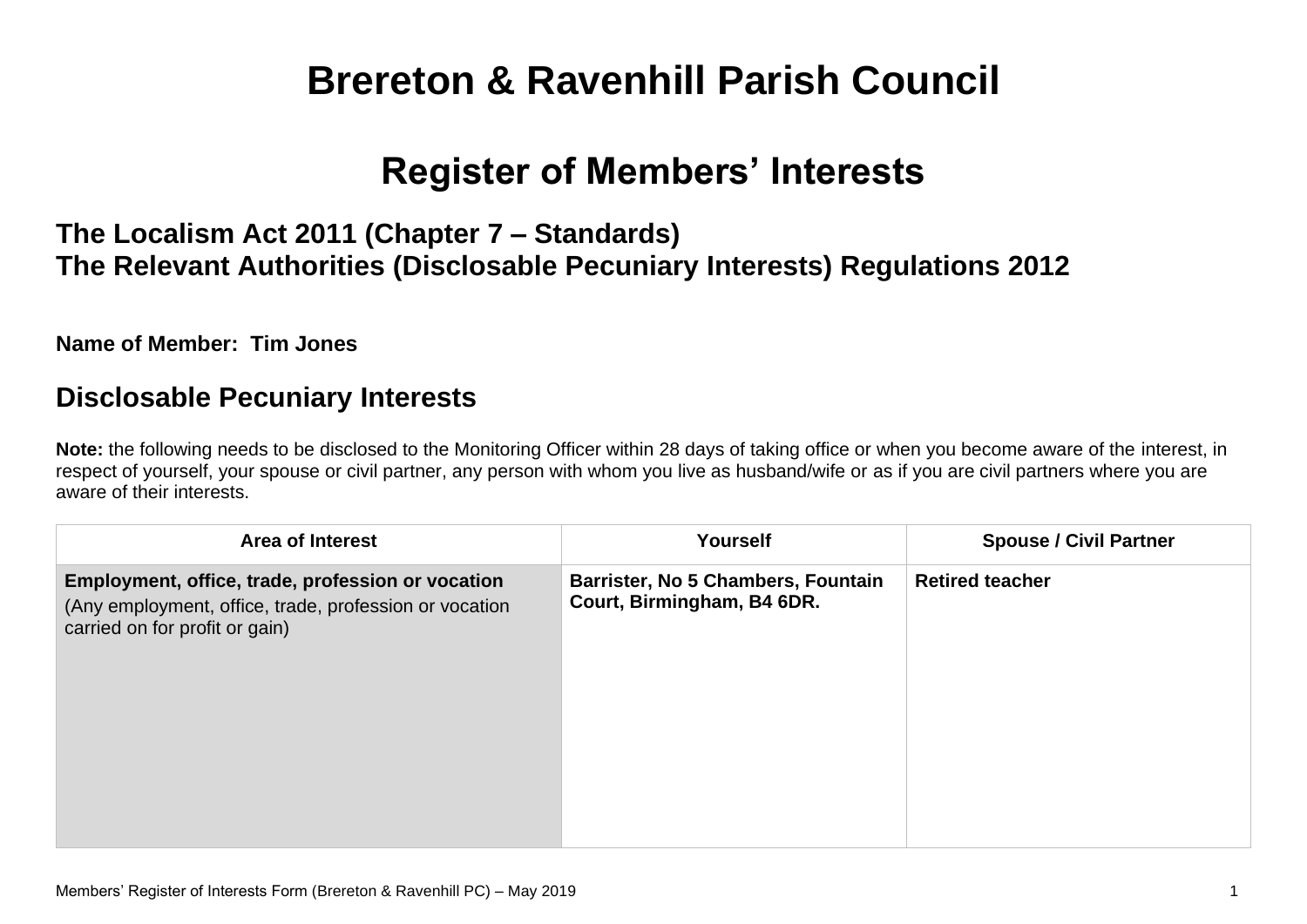| <b>Area of Interest</b>                                                                                                                                                                                                                                                                                                                                                                                                                               | Yourself    | <b>Spouse / Civil Partner</b> |
|-------------------------------------------------------------------------------------------------------------------------------------------------------------------------------------------------------------------------------------------------------------------------------------------------------------------------------------------------------------------------------------------------------------------------------------------------------|-------------|-------------------------------|
| Sponsorship<br>(Any payment or provision of any other financial benefit<br>(other than from the relevant authority) made or provided<br>within the relevant period in respect of any expenses<br>incurred in carrying out duties as a member, or towards the<br>election expenses.<br>This includes any payment or financial benefit from a trade<br>union within the meaning of the Trade Union and Labour<br>Relations (Consolidation) Act 1992(a). | <b>None</b> | <b>None</b>                   |
| <b>Contracts</b><br>(Any contract which is made between the relevant person<br>(or a body in which the relevant person has a beneficial<br>interest) and the relevant authority -<br>(a) under which goods or services are to be provided or<br>works are to be executed; and<br>(b) which has not been fully discharged.                                                                                                                             | <b>None</b> | <b>None</b>                   |
| Land<br>(Any beneficial interest land which is within the area of the<br>relevant authority)                                                                                                                                                                                                                                                                                                                                                          | <b>None</b> | <b>None</b>                   |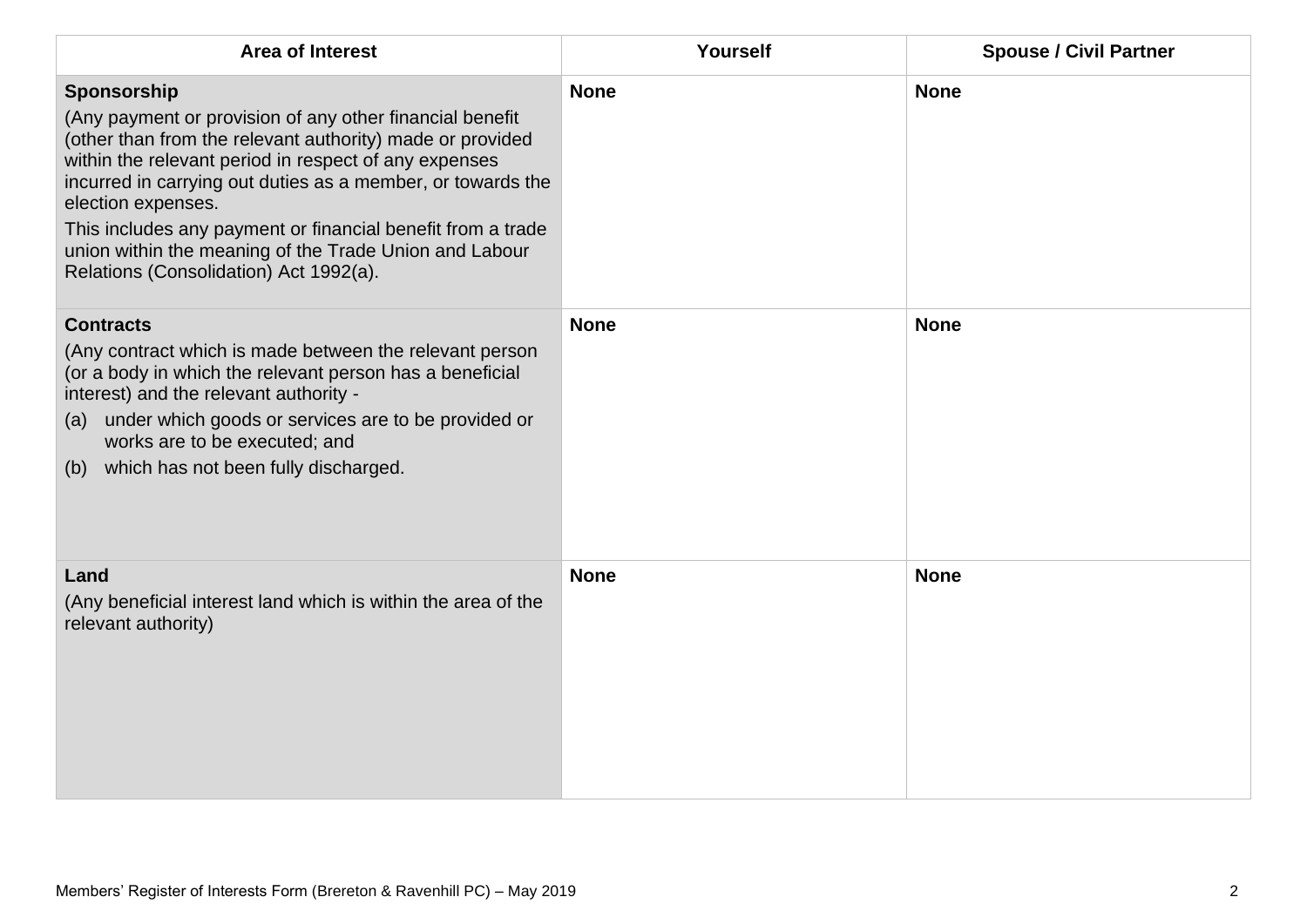| <b>Area of Interest</b>                                                                                                                                                                                                                                                                                                                                                                                             | Yourself    | <b>Spouse / Civil Partner</b> |
|---------------------------------------------------------------------------------------------------------------------------------------------------------------------------------------------------------------------------------------------------------------------------------------------------------------------------------------------------------------------------------------------------------------------|-------------|-------------------------------|
| <b>Licences</b><br>(Any licence (alone or jointly with others) to occupy land in<br>the area of the relevant authority for a month or longer.                                                                                                                                                                                                                                                                       | <b>None</b> | <b>None</b>                   |
| <b>Corporate tenancies</b><br>(Any tenancy where to your knowledge) -<br>the landlord is the relevant authority; and<br>(a)<br>the tenant is a body in which the relevant person has<br>(b)<br>a beneficial interest.                                                                                                                                                                                               | <b>None</b> | <b>None</b>                   |
| <b>Securities</b><br>(Any beneficial interest in securities of a body where -<br>that body where to your knowledge has a place of<br>(a)<br>business or land in the area of the relevant authority;<br>and<br>either -<br>(b)                                                                                                                                                                                       | <b>None</b> | <b>None</b>                   |
| the total nominal value of the securities exceeds<br>(i)<br>£25,000 or one hundredth of the total issued<br>share capital of that body; or<br>if the share capital of that body is of more than<br>(ii)<br>one class, the total nominal value of the shares of<br>any one class in which the relevant person has a<br>beneficial interest exceeds one hundredth of the<br>total issued share capital of that class. |             |                               |